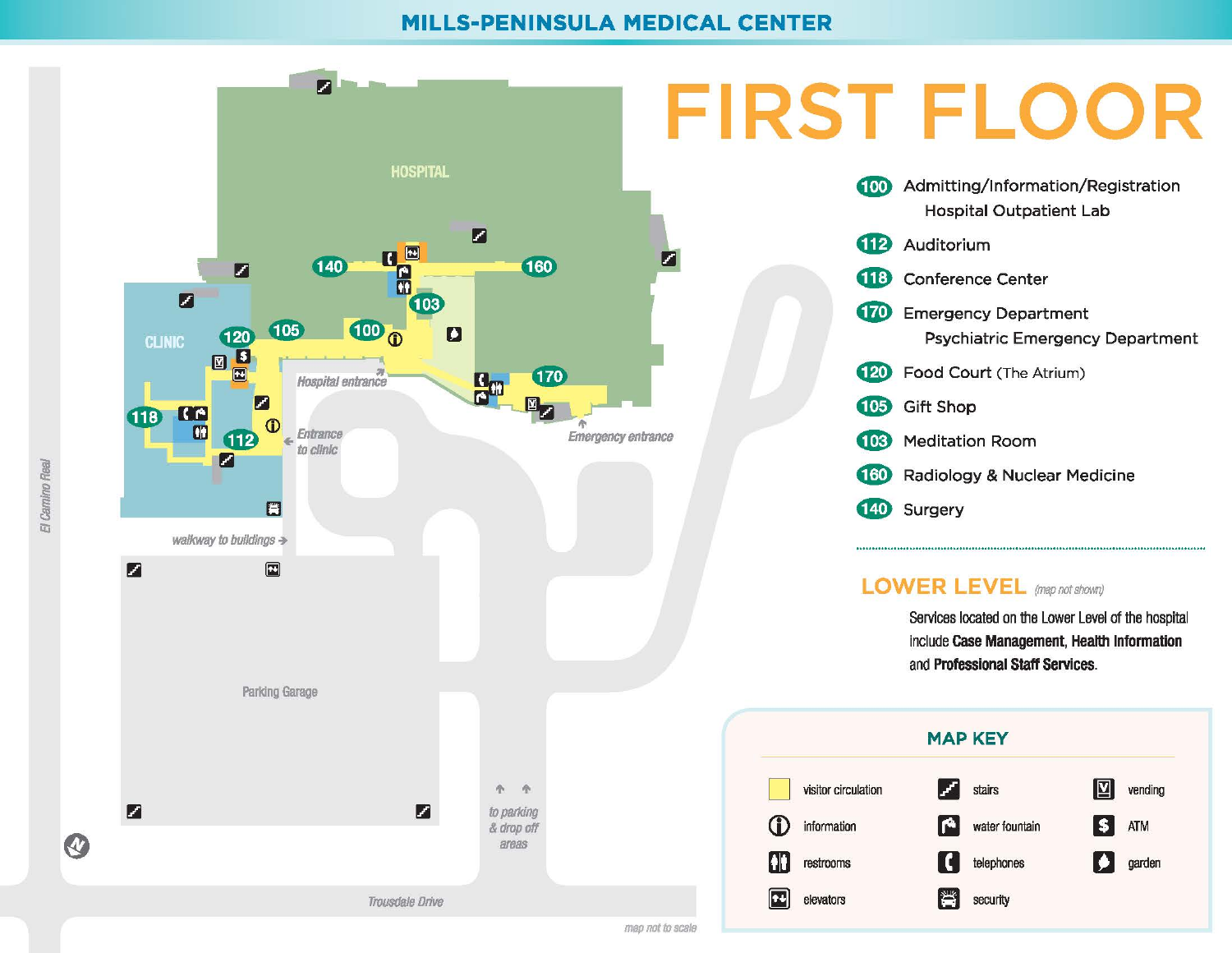### **MILLS-PENINSULA MEDICAL CENTER**

# **SECOND FLOOR**

- **Antepartum Services** 232
- **Cardiovascular & Neurology Services**  $(236)$
- 232 Diabetes & Pregnancy
- 240 Family Birth Center **NICU**
- 270 Intensive Care (ICU)
- 275 Pulmonary Function Testing
- 275 **Respiratory Case Services**

Nursing Administration (enter through clinic)

Q



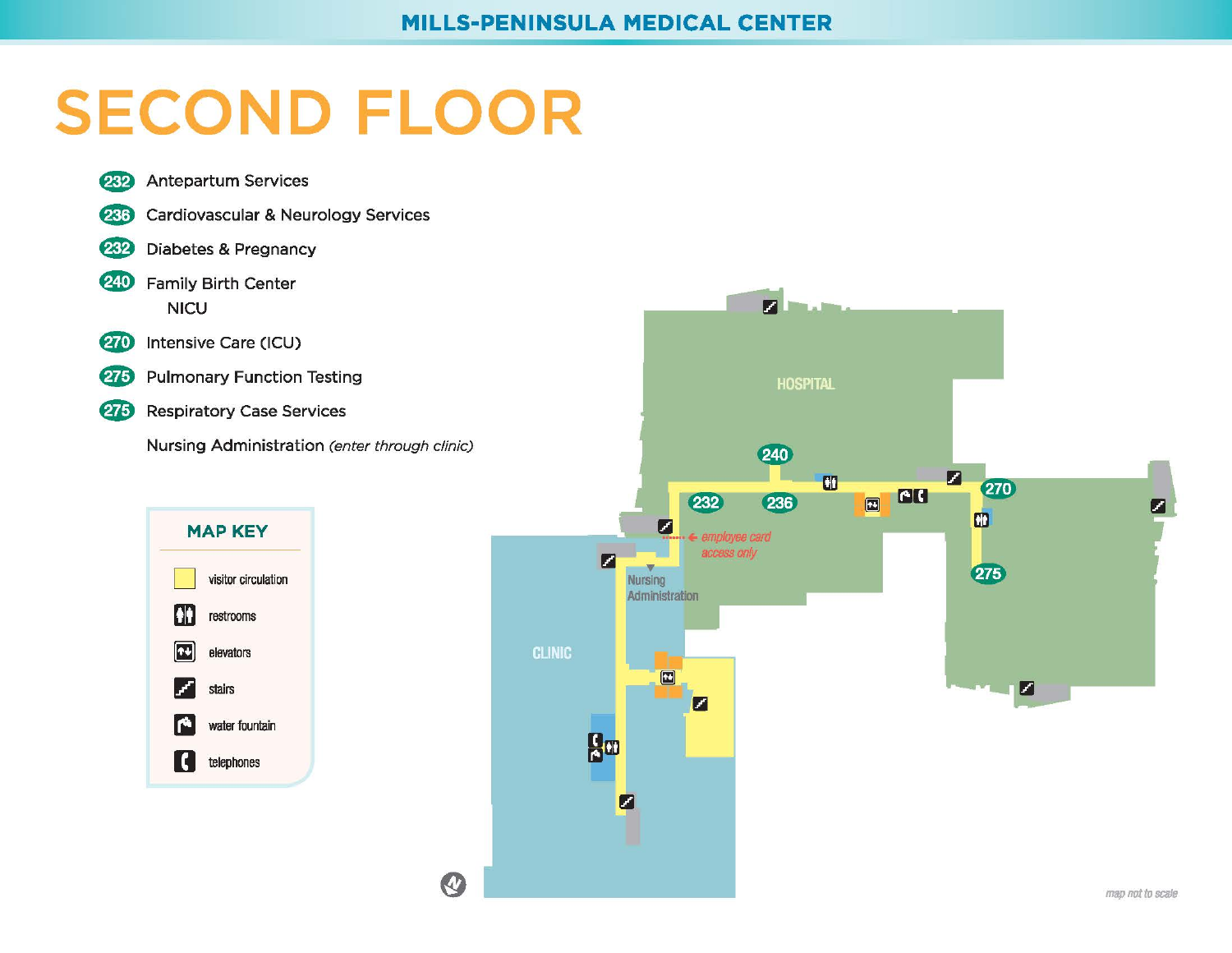# **THIRD FLOOR**

**G40** Intensive Care Unit (ICU) Step-Down



**G<sub>40</sub>** Patient Rooms 3401 - 3436



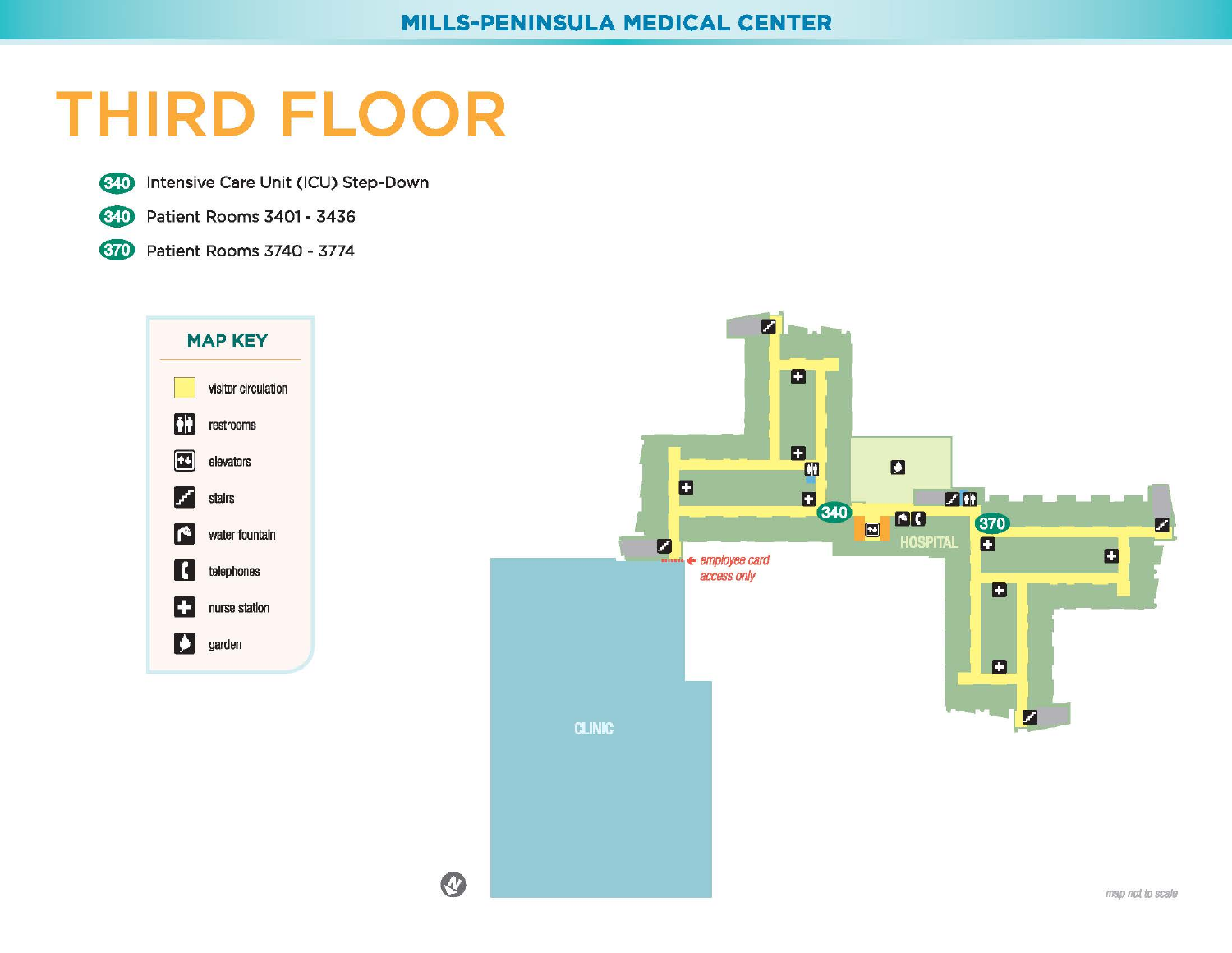### **FOURTH FLOOR**

**8** Patient Rooms 4401 - <sup>4436</sup>